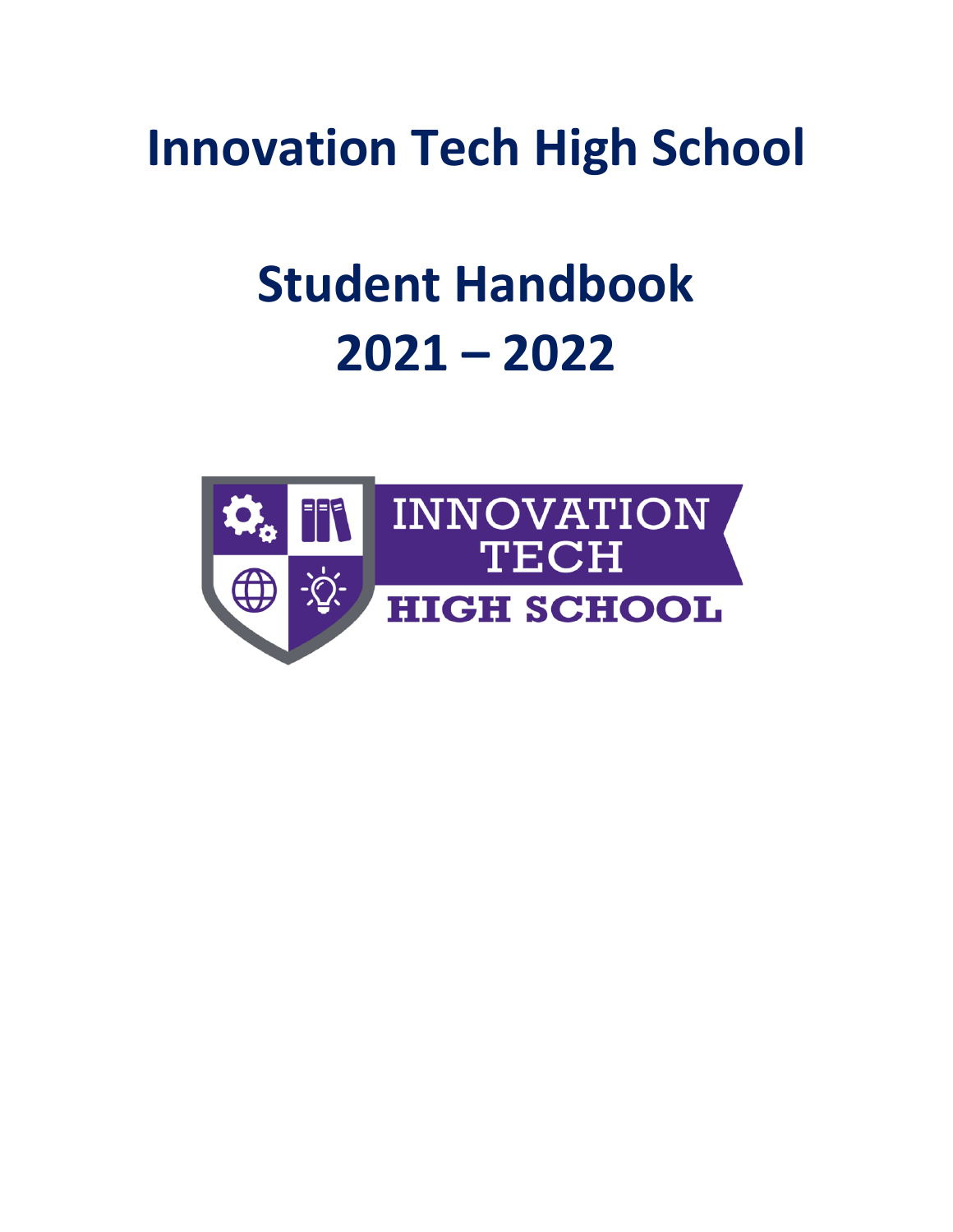

# **Mission**

We are a cutting-edge, collaborative learning environment that empowers students with a strong foundation to become problemsolvers and innovative leaders for evolving career pathways with business and industry stakeholders.

**……………………………………………………………………………………………………………**

# **Innovation Tech High School Staff**

Principal – Patricia Hurley

JTED Principal – Mario Castro

Coordinator – John Gonzales

Office Manager – Linda Lyon

Counselor – Jeffrey Proctor

JTED Counselor – Ed Rothlisberger

Registrar – Melissa Patino

Attendance – Melissa Patino

Nurse Assistant – Yolanda Machado

Office Phone Number – 520-372-8700 Attendance Phone – 520-372-8702

\*ITHS Summer Hours- 8:00-2:00 \*ITHS Regular School Hours-7:30-4:00 \*Closed all holidays and district vacation days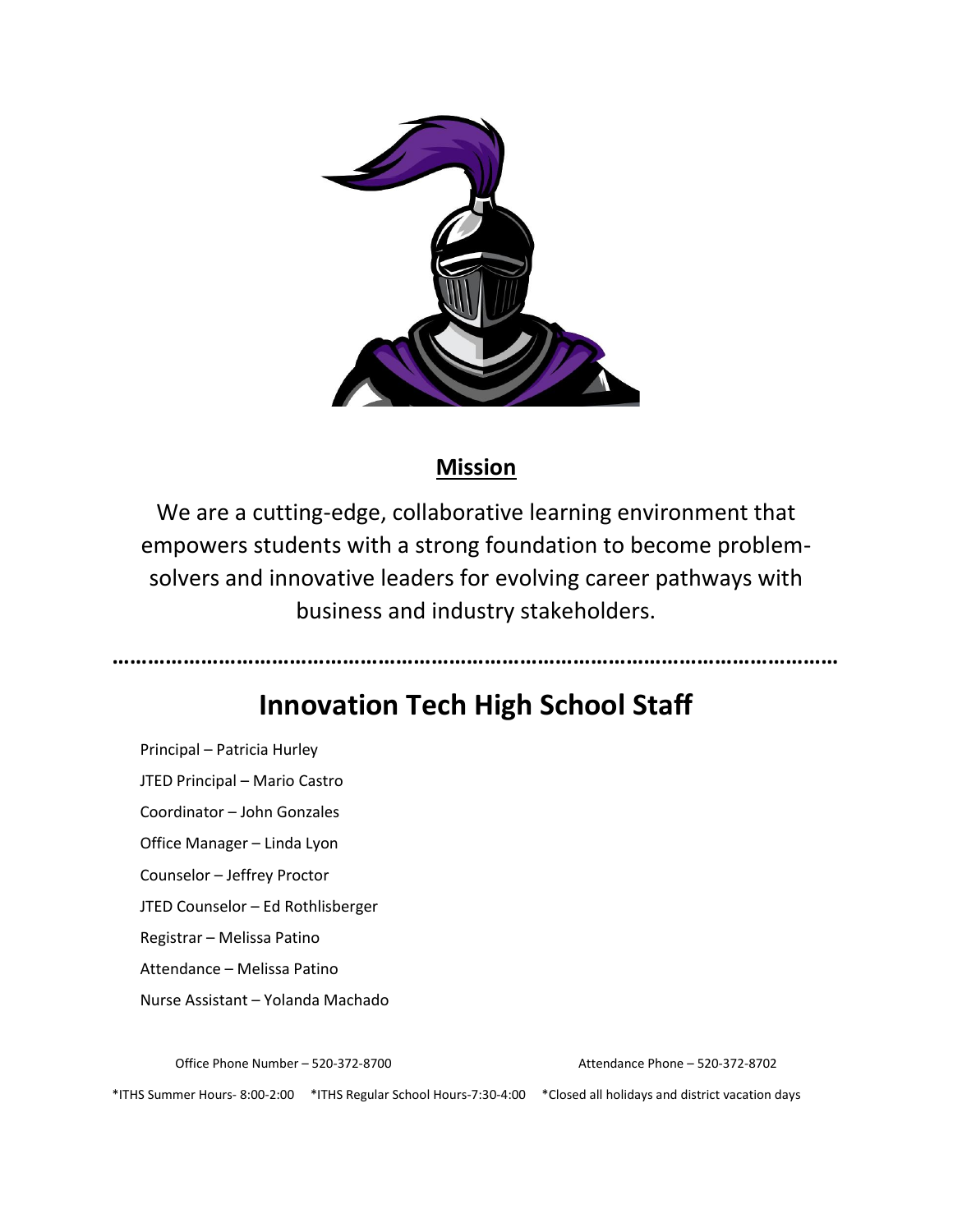#### **Innovation Tech High School Expectations**

#### **Welcome**

Tucson Unified School District (T.U.S.D.) in partnership with Pima Joint Technical Education District (Pima J.T.E.D.) offer a core academic curriculum with an emphasis of career technical education and college readiness classes during the traditional school day while offering students the opportunity to earn workforce certifications and job skills upon graduation.

#### **CAMPUS ENVIRONMENT**

 All students will receive a copy of the **Student Handbook**. Students are expected to read and understand the content which are intended to create a positive and safe environment for learning and teaching at ITHS. Working in conjunction with School Safety, all TUSD schools are considered a SAFE-T-ZONE. All incidents are responded to and when required, students will be referred for discipline actions to an administrator. Student discipline is subject to the provisions of Governing Board policies and state and federal laws.

These policies are available online at [www.tusd1.org](http://www.tusd1.org/) and

<http://www.tusd1.org/Information/Resources/Student-Guidelines>

#### Innovation Tech High School is a **SAFE-T-ZONE**

#### **IF YOU SEE IT, REPORT IT! CONFIDENTIALITY GUARANTEED**

\* DRUGs \* VIOLENCE \* NON-STUDENTS \* FIGHTS \* TRUANCY

\* GRAFFITI \* GANGS \* THREATS \* ASSAULTS

Tell a TUSD Monitor, Staff or Teacher about any issues or call SAFETY MESSAGE LINE – 584-7676

#### **CLOSED CAMPUS**

ITHS is a closed campus, meaning that students must remain on campus for the entire school day. Lunch passes will not be issued and parents cannot excuse their students for lunch. Students who leave campus without permission will face disciplinary action.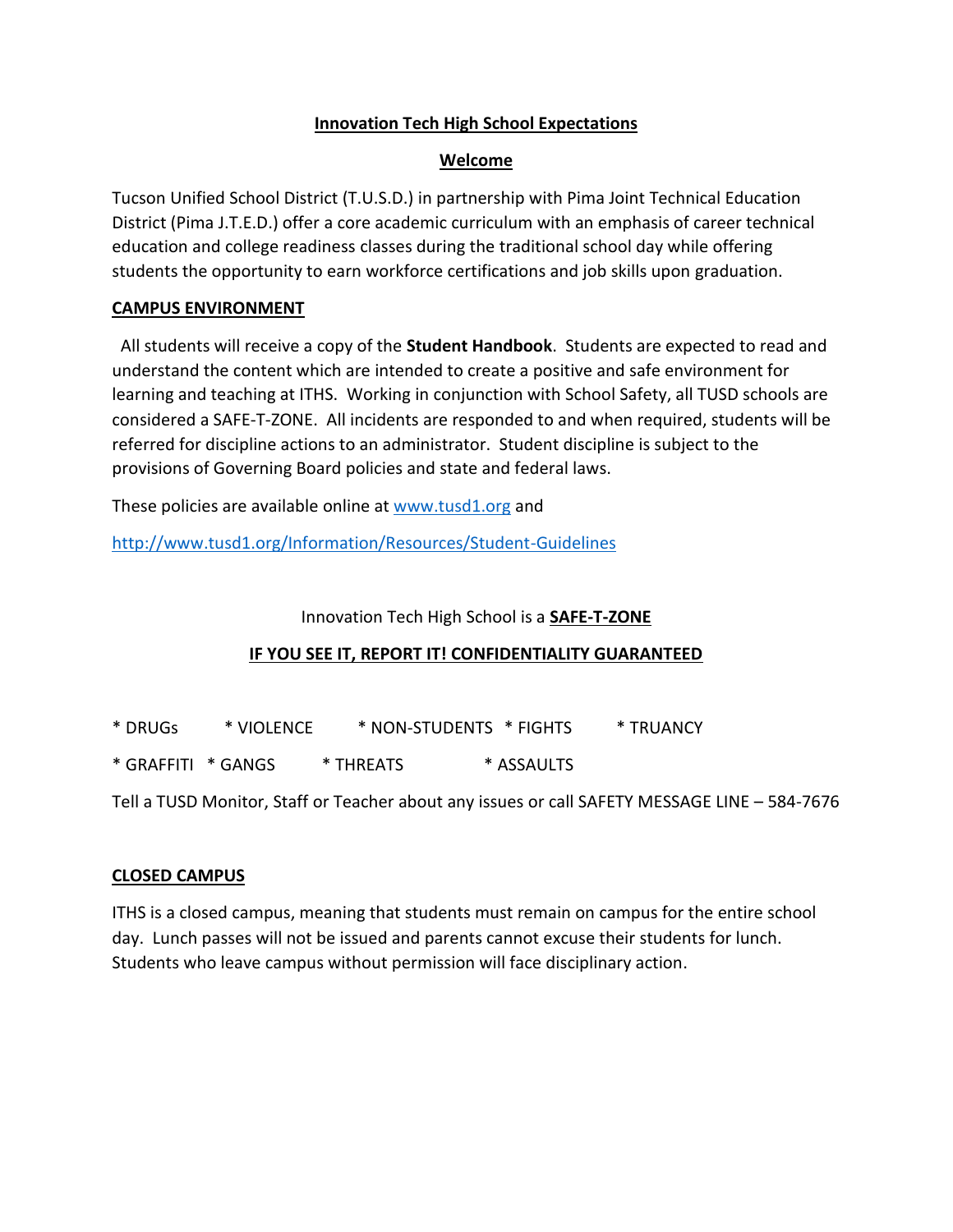# **ATTENDANCE POLICY**

Innovation Tech High School adheres to the TUSD Student Attendance Policies JE and JE-R which can be located at:

# [www.tusd1.org/contents/govboard/SectJ/JE.html](http://www.tusd1.org/contents/govboard/SectJ/JE.html) [www.tusd1.org.contents/govboard/SectJ/JE-](http://www.tusd1.org.contents/govboard/SectJ/JE-R.html)[R.html](http://www.tusd1.org.contents/govboard/SectJ/JE-R.html)

TUSD sets a high standard of excellence in education. This high standard includes the expectation that all students will attend classes promptly and on a regular basis to achieve the full educational benefit. Absences should only occur when unavoidable. While it is recognized that participation in certain events contribute to an individual's total development, and that students with serious or contagious illnesses should not be in attendance, it is anticipated that absences will be minimal. Students who accumulate 10 unexcused absences per semester will have to submit an appeal to recover their credit(s). (TUSD Governing Board Policy JE-R)

#### **GENERAL STANDARDS**

Innovation Tech High School requires a phone call from the parent the morning of the absence but no later than 48 hours from return to school. To report student absences, contact the Attendance office at 372-8700. Messages can be left at any time to report an absence.

Student absences shall be excused for the following reasons:

- Personal illness.
- Doctor or dental appointment.
	- $\circ$  Efforts should be made to schedule appointments other than during school hours. A doctor's note may be requested.
- Serious illness of family member.
- Death of family member.
- Suspensions or other school-initiated absences.
- Specific absences when the district is notified the student will be returning and the absence is authorized in advance by the parent or guardian. These include family vacations, and participation in district and non-district-sponsored events.
- Required court appearance and/or incarceration of student.
- Absences for religious holidays or for religious purposes including participation in religious exercises. To be excused, an absence for religious purposes must meet the following conditions:
	- o The person who has custody of the student must give written consent.
	- $\circ$  Any religious instruction or religious exercise must occur at a suitable place away from school property. The sponsor of the religious activity must advise the District through the School and Community Services office of the scheduled holiday and the location of the activity.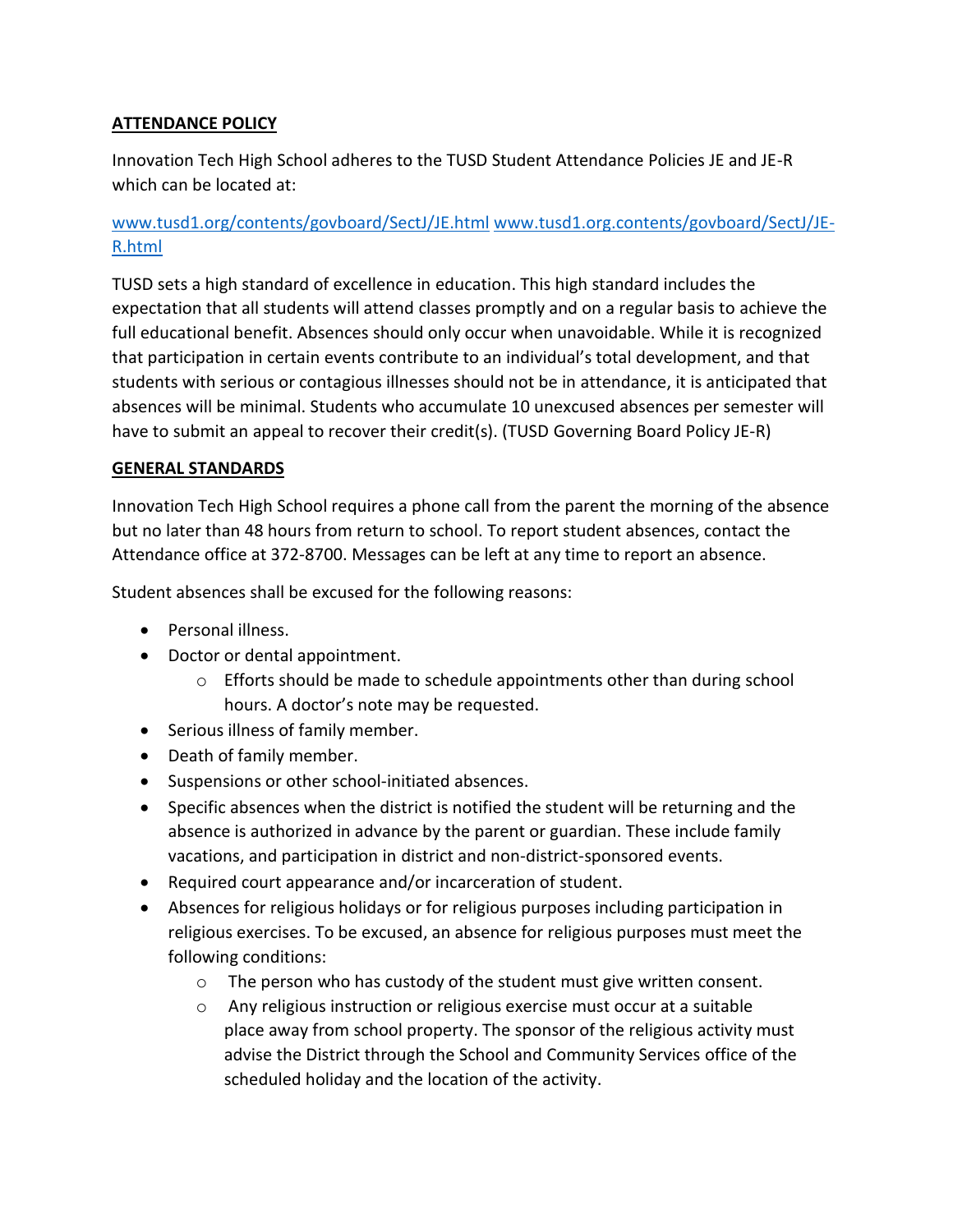The sponsor must give assurance that adequate supervision and security will be afforded to students who are excused and the governing board will not be responsible for the care and custody of students during the time they are excused.

o The absence may not substantially interfere with the student's scheduled school activities required for promotion or graduation as established in T.U.S.D. Board Policy.

Students shall submit an approved Petition for Absence for non-school and school sponsored activities: The white (non-school activity) or green (school sponsored activity) Petition for Absence form must be signed by the student's teachers and parents and returned to the Attendance Office two (2) school days before the absence. Approval will be granted, if the absence does not substantially interfere with the student's scheduled school activities required for promotion or graduation.

Students shall be permitted to make up all work missed because of an excused absence. An effort should be made not to schedule tests, introduce new materials, or hold school elections on days students are absent for religious holidays. Teachers must allow reasonable access to make up work with credit allowed following excused absences. In awarding credit for work made up for absences such as vacations, the teacher may consider the quality of the classroom experience and importance of classroom participation in determining the amount of credit to be given.

All other absences are unexcused. Teachers are obligated to create the opportunity for students who have unexcused absences to have access to class assignments, make up work and information concerning class assignments. Except for suspensions or other school-initiated absences, teachers are not obligated to allow students credit for work done following an unexcused absence. In awarding credit to suspended students for work made up, the teacher may consider the quality of the classroom experience and importance of classroom participation in determining the amount of credit to be awarded.

Student absences must be reported to Attendance office by parents/guardians The Attendance Office number is **372 - 8702**. Documented absence reports will be accepted the day of the absence or within 48 hours from the student's return to school.

PHONE NOTIFICATION SYSTEM FOR UNEXCUSED ABSENCES – ParentLink (T.U.S.D.'s automated notification system) will generate phone and email messages to notify parents and guardians of unexcused absences, if not excused by 10:00a.m. Additional notifications will occur in the afternoon and evening if the absence remains unexcused. Innovation Tech High School Attendance Office hours are 7:00 a.m. to 4:00 p.m. Call 520-372-8700.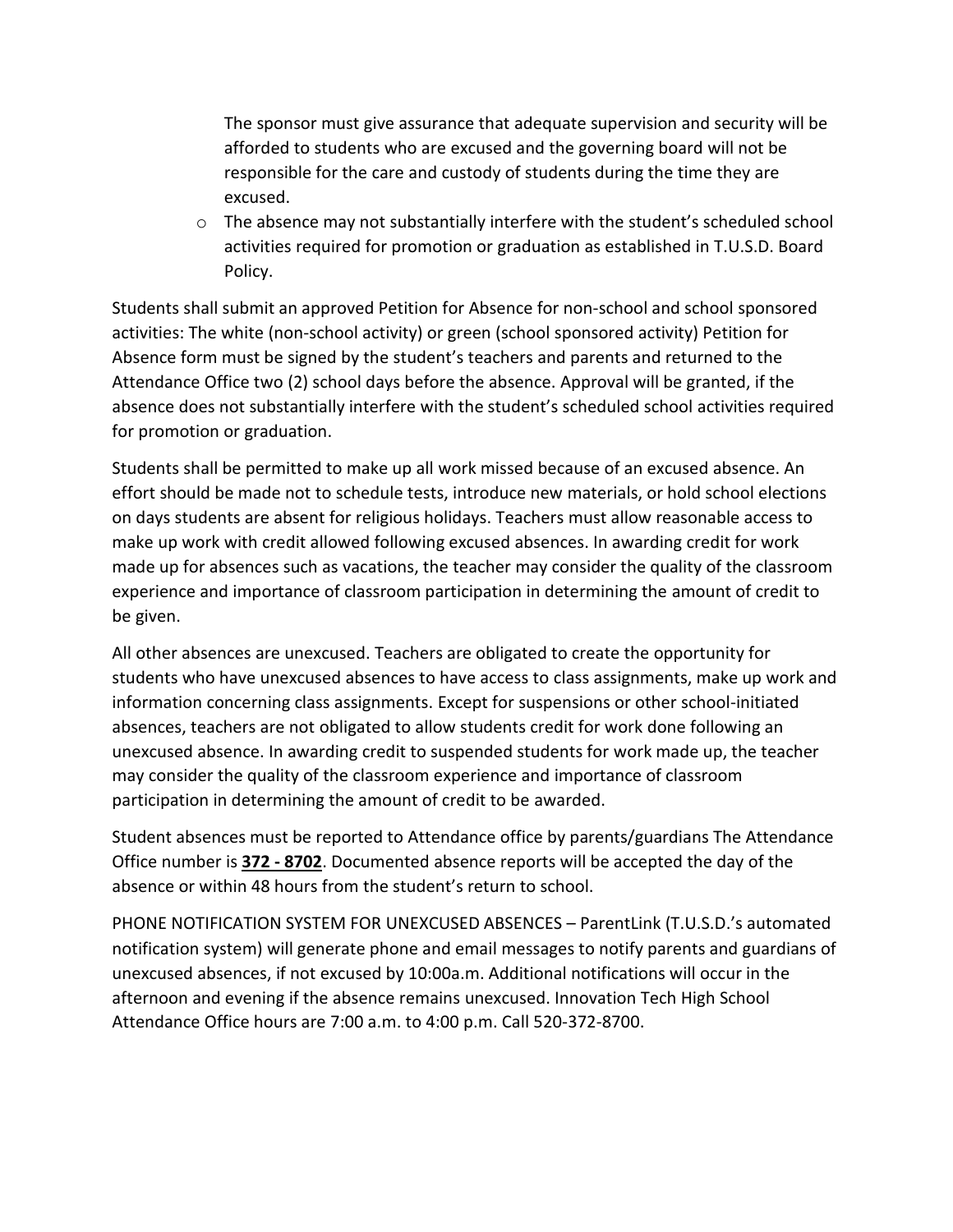#### **TARDY POLICY**

Our expectation for class attendance includes punctuality and preparation. Students are expected to arrive at class on time and with necessary homework, books, and materials. Students who are habitually tardy and disrupt the learning and instruction in their classes will be assigned detention, after school detention, school improvement work assignments,

Additionally, students are considered tardy if not in the classroom when the second bell rings signaling the beginning of the period.

#### **LEAVING CAMPUS**

Innovation Tech High School is legally responsible for its students during the school day and cannot allow students to leave campus with or without parental permission. One of the following is required before the student may leave campus:

Students are never allowed to leave campus during the school day with other students.

Students are to sign out in the Nurse's Office for illness. The nurse will call home or alert parents that the student is leaving. At that time, she will give the student a pass to leave.

Parents may call Attendance phone line to request their child to be released from school at a specific time. It is advisable to call at least 30 minutes ahead of the planned departure time. A signed parental statement authorizing a student to leave campus for an appointment during the school day brought to Attendance Office prior to scheduled departure.

# **IF YOU ARE SENDING SOMEONE ELSE TO PICK UP YOUR STUDENT, YOU MUST NOTIFY THE ATTENDANCE OFFICE PRIOR TO THE PLANNED PICK-UP TIME.**

Even though said person may be on the Emergency Card or an emergency contact, we cannot release a child without a parent's permission.

#### **GRADE REPORTS**

Grade reports are issued every 4 ½ weeks and include grades, attendance, citizenship, and pertinent comments from individual teachers. Final grades are credited at the end of the quarter for physical education, health, and special education classes. Final grades for all other courses are credited at the end of each semester. Grade report dates are as follows:

| Mid-Quarter Progress Reports | <b>Quarterly Grade Reports</b> |
|------------------------------|--------------------------------|
| September 7, 2021            | October 8, 2021                |
| November 16, 2021            | December 17, 2021              |
| February 3, 2022             | March 11, 2022                 |
| Apri1 22, 2022               | May 27, 2022                   |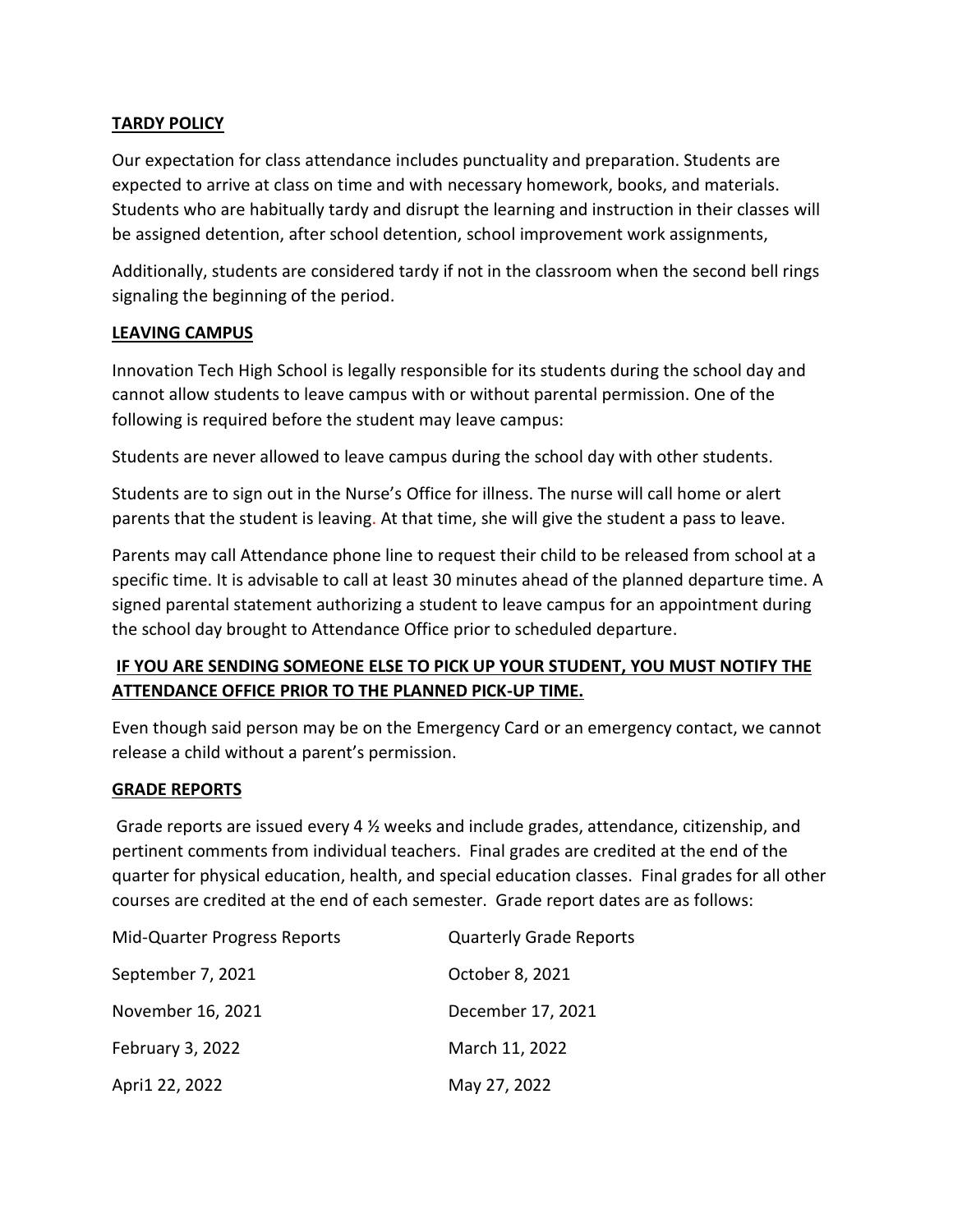#### **GRADUATION REQUIREMENTS**

Students are required to take 6 classes per semester. Graduation requirements established by the State of Arizona are as follows:

| Subject Area                         | Number of<br>Credits | Courses                                                              |
|--------------------------------------|----------------------|----------------------------------------------------------------------|
| English                              | 4                    | English $9,10,11,12$ – GATE and Honors count for credit              |
| <b>Mathematics</b>                   | 4                    | Algebra I and II, Geometry, College Algebra                          |
| Science                              | 3                    | Biology, one Lab Science and any other science course                |
| Social Studies                       | 3                    | World and U.S. History, Economics, Government                        |
| <b>Physical Education</b>            | 1.5                  | Physical Education and Health (.5)                                   |
| Fine Arts / Career Tech<br>Education | 1                    | JTED classes are the choice at ITHS                                  |
| World Languages (Electives)          | $\overline{2}$       | Spanish 1 & 2, Spanish 3 & 4- count as 2 elective credits            |
| <b>Electives</b>                     | 6.5                  | Combination of JTED courses, Computer Science,<br>Career Exploration |
| Total                                | 25                   | Only need 23 credits to Graduate                                     |

Non-credit requirements for graduation are Arizona Civics Exam and CPR Requirement

#### **BELL SCHEDULE**

See Attached schedule for start times, lunches, and end-of-day times. Please reference for special events: Testing, Early Release, Parent-Teacher Conferences, Finals.

#### **STUDENT DELIVERIES**

ITHS strives to provide an educational environment that minimizes distractions and promotes successful learning. No outside food is allowed on campus unless approved by Mrs. Hurley. Deliveries during the instructional day are disruptive to maintaining that environment and will be turned away throughout the entire school year. Such deliveries include, but are not limited to, flowers, balloons, candy, and food (such as UberEATS, Grub Hub, etc.).

Students should also be organized and plan properly to minimize disruptions during the school day (i.e. – delivery of forgotten homework, lunch money, etc.). Only water in a clear plastic bottle, is allowed in the classrooms. Students enrolled in the culinary program may be allowed wrap food in closed containers for transport home.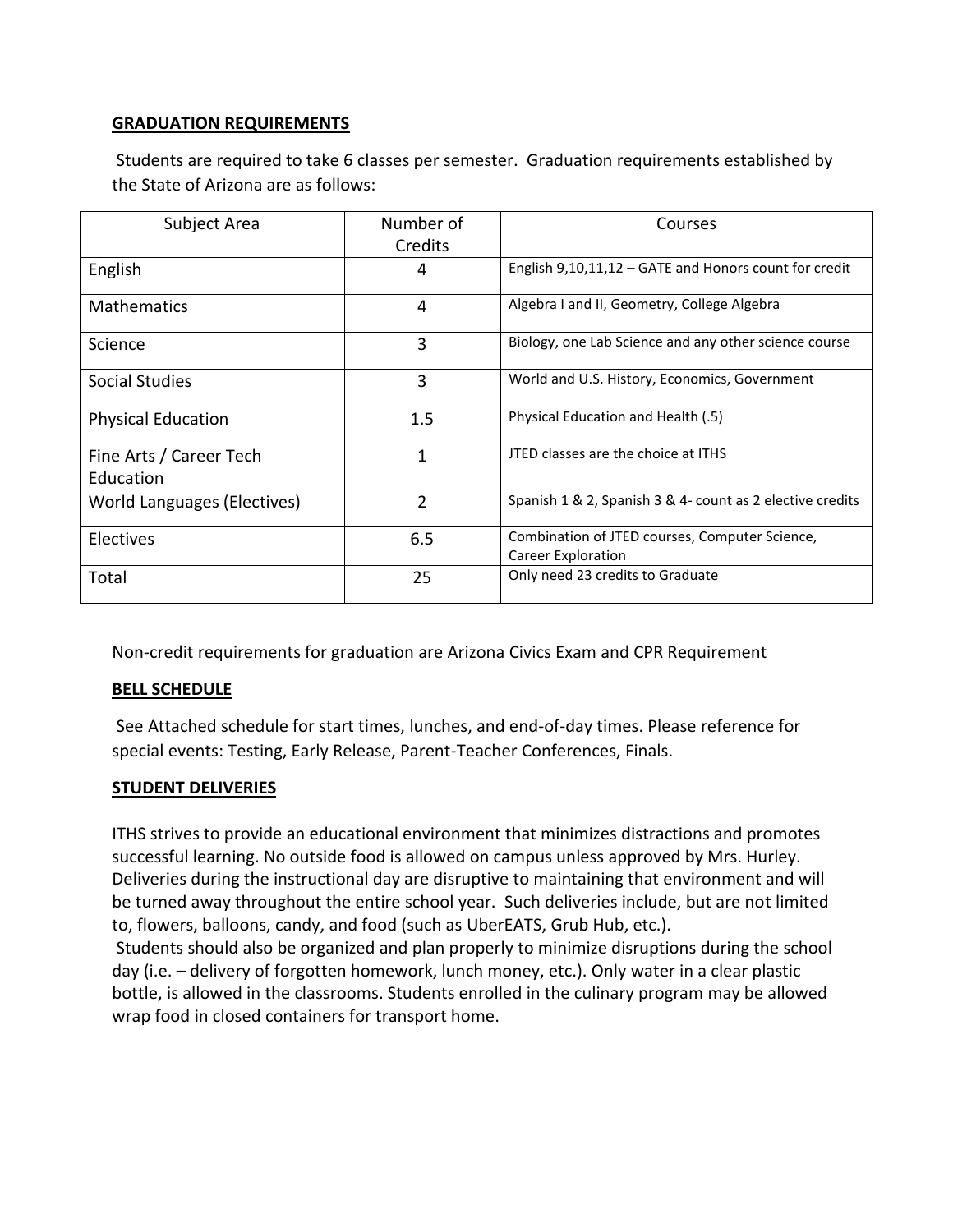#### **RECREATIONAL ITEMS**

Skateboards, skates, and bicycles are not to be ridden or used within the fenced areas of the campus at any time. Students will park bicycles in the designated bike racks in the parking lot east of the building. Students are responsible for securing their own bicycles.

#### **I.D. Cards**

Students are required to always display their I.D. card while on campus. I.D. cards are used for identification purposes. Innovation Tech High School will provide students with one free I.D. card. Replacement I.D.'s will be available from Mrs. Lyon for a \$3.00 fee.

#### **STUDENT PARKING AND VEHICLES**

Students who drive to school must provide proof of insurance, vehicle make/model, and license plate number. Students may park on the east side parking lot only and are not allowed to park in handicapped areas (unless applicable), visitor parking spaces or in no-parking zones. Citations may be issued for parking violations. It is a privilege to park on school grounds; privileges may be revoked when violations occur.

#### **LIMIT OF LIABILITY**

Students who drive to school, and their parents/guardians, should recognize that Tucson Unified School District specifically disclaims any responsibility, expressed or implied, to protect against the loss of, or damage to, vehicles or their contents. No employee or agent may alter or expand the district's liability orally or otherwise. Individual decisions to park on school grounds shall constitute acknowledgement and acceptance of this condition on the individual's right to use the school's parking facility.

#### **Visitors on Campus**

All visitors are required to sign in at the front desk during school hours. They will receive a visitor's pass which must be visible throughout the duration of the visit. Visitors should sign out and return the pass upon conclusion of the visit. Parents desiring to visit/observe a class must coordinate their visit with the teacher and administrator at least 48 hours prior to the visit. Student visitors are not allowed on campus at any time during the school day. Non-ITHS students who wish to attend ITHS events must apply for a guest pass in advance at the activities office. Guests who have not been pre-approved and received a guest pass will not be admitted to the event. Under no circumstances will persons 21 years of age or older be approved for a guest pass.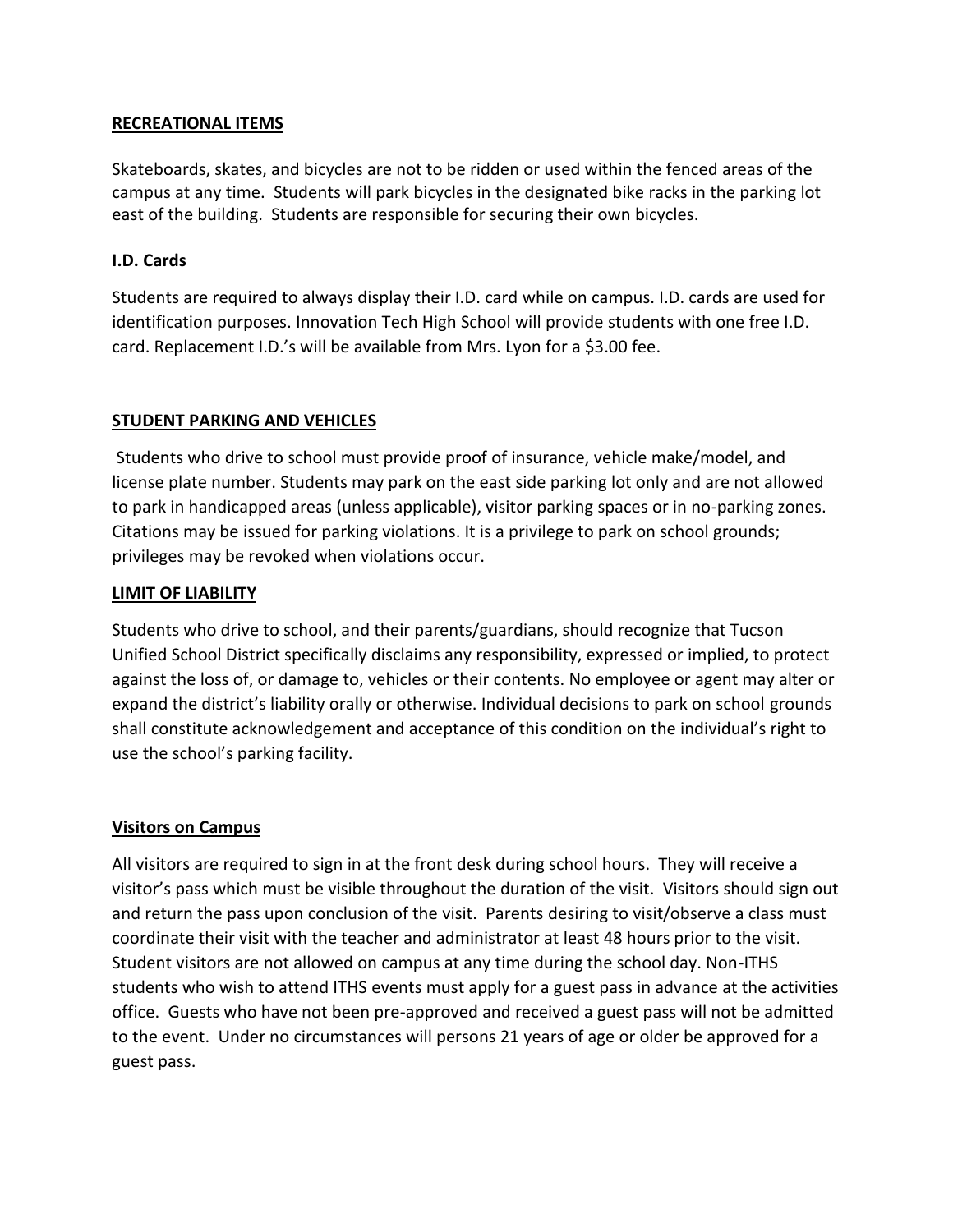#### **INNOVATION TECH HIGH SCHOOL DISCIPLINE GUIDELINES**

Innovation Tech H.S. discipline policy is based upon the T.U.S.D. *Code of Conduct*, a guide that outlines the behavior expectations, rights, and responsibilities of students and staff. Partnering with students/parents/guardians to create safe, supportive, and inclusive learning environments. Striving to keep students in learning environments, ensuring that consequences are non-discriminatory, fair, and age appropriate, Applying the rules consistently so students receive similar consequences for similar violations is the goal of all discipline outcomes. None of these principles prevent school personnel from protecting campus safety as appropriate. All district personnel administering discipline must consider a student's disability under either Section 504 or the Individuals with Disabilities Education Act (IDEA) or if the student is suspected of having – or is being considered for an evaluation for – a disability. TUSD must follow specific procedures for students considered disabled under federal law, including determining whether misbehavior is a manifestation of the student's disability.

The Code of Conduct applies:

- During Regular school hours (including when students are going to and from school, "portal to portal").
- While students are being transported on a school bus or vehicle used for school purposes. `
- At all times and places where a school official or employee has authority over students.
- School-sponsored / school-related events and activities (including field trips and athletic events).
- On- or off-campus actions resulting in a harmful effect on students or the educational process.
- On TUSD property, at any time (see Policy JICH).

**Restorative Practices** – Restorative practices are strategies for resolving problems and building relationships by addressing the social and emotional issues created by conflict and restoring students to supportive learning environments after making amends for poor choices.

**Positive Behavioral Interventions and Supports (PBIS)** – PBIS is a proactive framework designed to prevent problem behavior while teaching socially appropriate behaviors. The focus of PBIS at TUSD is creating and sustaining safe and inclusive environments for all students to support appropriate behavior and redirect disruptive behavior.

# **PLEASE REFER TO THE T.U.S.D. CODE OF CONDUCT FOR ANY SPECIFIC ISSUES OR CONSEQUENCES**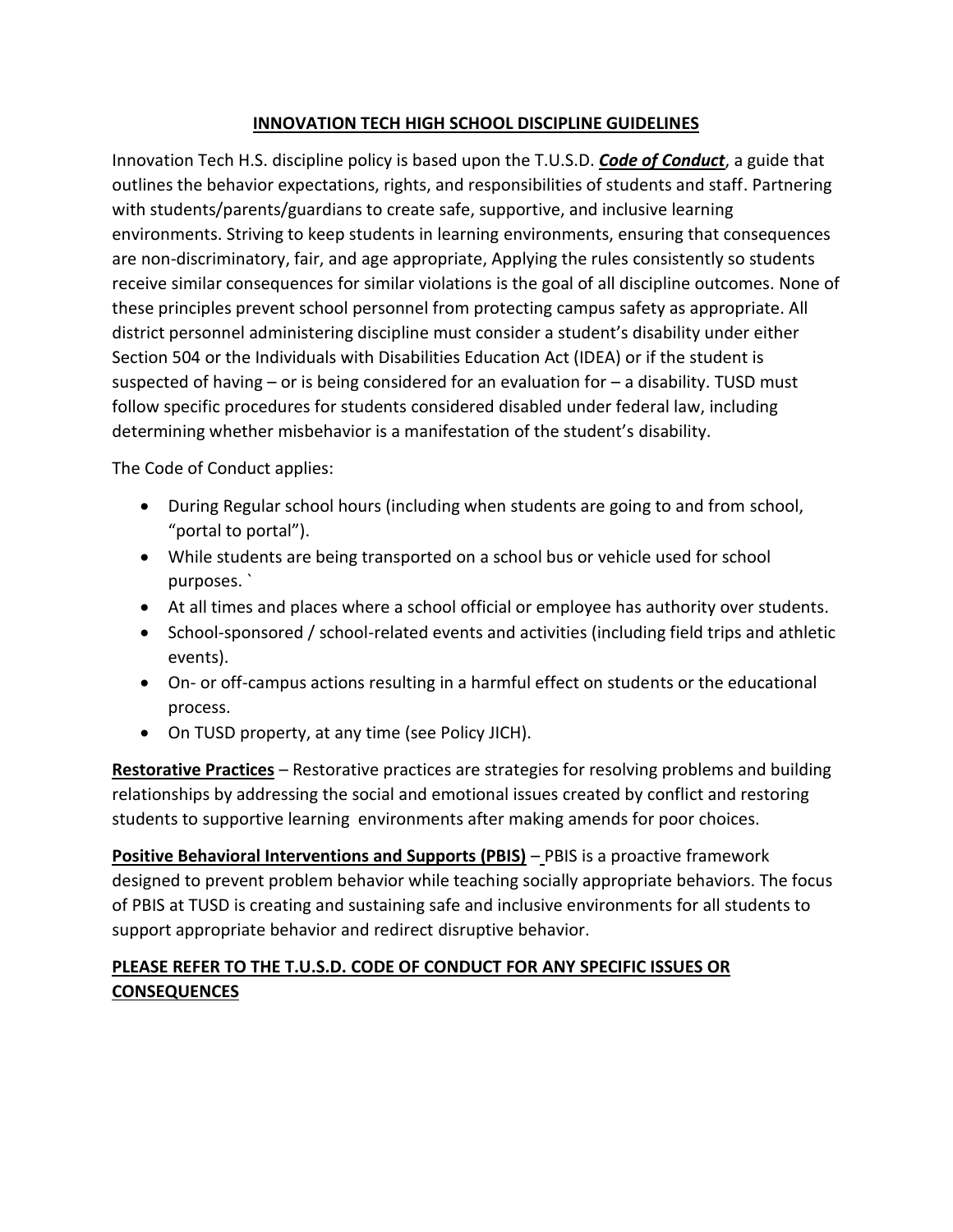# **Cell Phone/Electronic Policy**

For students to focus on learning, Tucson Unified School District tries to minimize distractions and interruptions to all instructional time. Based on the importance of this instructional time, phones and electronic signaling devices will not be allowed to be visible or used. Innovation Tech High School policy reflects the T.U.S.D. use:

- on or off campus before or after school.
- during passing periods and lunch.
- following a school state of emergency; the school principal or designee may allow contact with parents for a designated time.
- if a teacher approves the use for educational activities conducted in his/her own classroom.

Cell phones and electronic signaling devices may NOT be used:

- during instructional classroom time, including assemblies or other activities, which take place during the regularly scheduled classroom periods.
- to take pictures at any time that violate personal privacy.
- for cheating.
- on field trips or excursions, which are conducted during the normal school day and during regular classroom instructional hours.

#### **Consequences**

Students who violate the above guidelines shall be deemed to have created a disruption in the educational environment and are subject to disciplinary action. The severity of the disruption and whether other policies were also violated will determine the appropriate discipline. The Governing Board policy on Student Discipline will be used as the guideline for disciplinary action.

# **Phones or Electronic Signaling Devices Confiscated**

Phones or Electronic Signaling Devices may be confiscated for disciplinary reasons.

- First offense, students may pick up their phone or electronic signaling device from the teacher at the end of the class period.
- Second offense or multi-infractions, the student's parent must pick up the cell phone or electronic signaling device from the Principal's Office.
- If any criminal violations may have been allegedly committed, the phone or electronic signaling device may be held or turned over to District administration or police for evidence.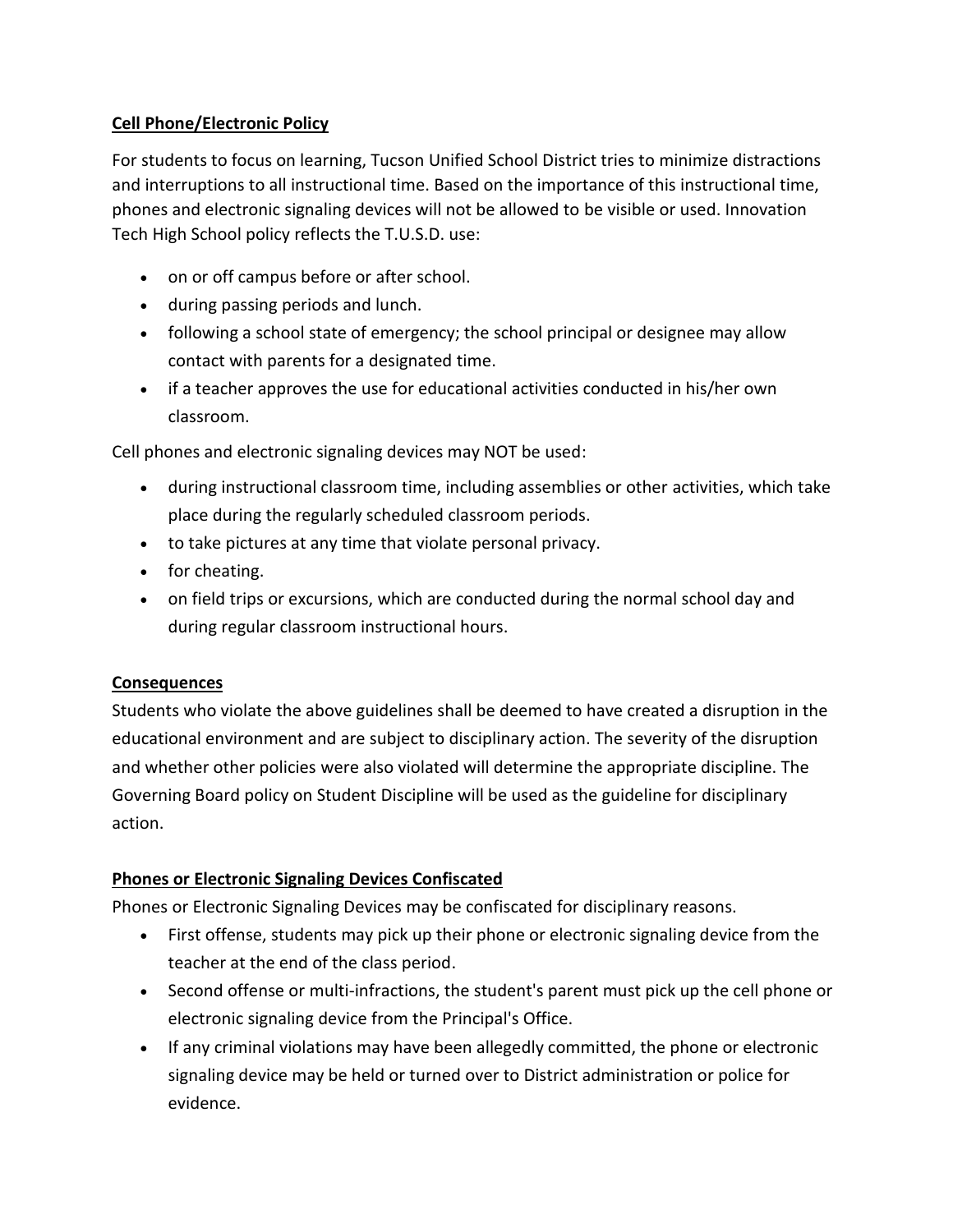#### **LIMITS OF LIABILITY**

Students who drive to school, and their parents/guardians, should recognize that Tucson Unified School District specifically disclaims any responsibility, expressed or implied, to protect against the loss of, or damage to, vehicles or their contents. No employee or agent may alter or expand the district's liability orally or otherwise. Individual decisions to park on school grounds shall constitute acknowledgement and acceptance of this condition on the individual's right to use the school's parking facility.

# **TUCSON UNIFIED SCHOOL DISTRICT DRESS GUIDELINES**

Innovation Tech H.S. and Tucson Unified School District philosophy is to provide an educational environment designed to motivate, teach, and encourage students to attain the highest levels of proficiency in all areas. Dress guidelines are intended to promote the awareness of social, cultural, and aesthetic forces that affect the school environment. Students are expected to dress appropriately and in a way which reflect personal and school pride. Clothing should be neat, clean, modest and in good taste.

NOTE: These dress guidelines represent the minimum standards. Individual school sites may adopt additional guidelines.

#### **INNOVATION TECH HIGH SCHOOL DRESS CODE EXPECTATION**

While allowing for expression of individual tastes, student dress must not interfere with the educational process or student safety. Accordingly, the goal of Innovation Tech High School's Dress Code is to foster a high standard of grooming and attire, which will in turn reinforce the academic preparation for future success expected by the Innovation Tech H.S. professional learning community. Many JTED specific courses have assigned dress and /or uniforms assigned and students are expected to wear said dress as per the teacher's instructions. To minimize disruptions, the dress code has been developed with students and staff in mind.

#### **IF IT'S QUESTIONABLE, IT'S UNACCEPTABLE!!**

#### **ACCEPTABLE ATTIRE:**

Tops: Must be long enough to always cover the midriff. Sleeveless tops must cover undergarments, including sports bras. See-through tops must have a dress code appropriate top underneath. Shirts must be shorter than accompanying shorts or skirts. Muscle shirts or basketball shirts must be worn with a T-shirt. "Tanks" are acceptable provided there is no plunging neckline, the armpit opening is no larger than a fist, and all seams are hemmed.

Bottoms: All shorts and skorts must have at least a 3-inch inseam. Shorts and skorts must not be cut in a bikini style fashion. Pocket linings must not be visible. Pants must stay above the hips; sagging is not permitted. Pants and shorts must cover undergarments and sports shorts.